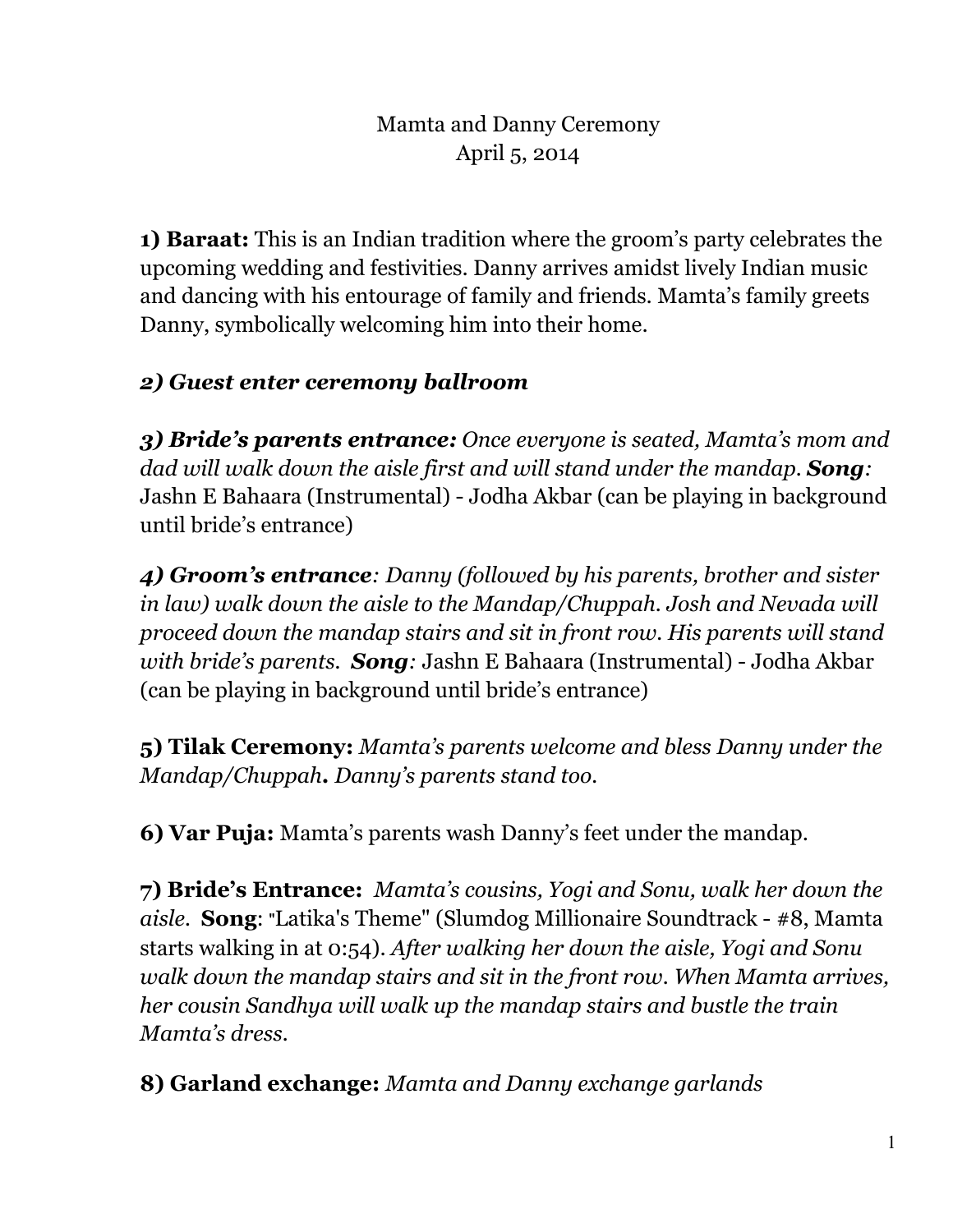**9) Intro and welcome** *(all of the guests can sit now, but parents, bride and groom will be standing in front of their chairs)* 

*Rabbi Block:* It has been stated that spirituality is a search for the unifying force from which everything came, within which everything exists, and into which everything will return. Across all religion, the description of this transcendent force occurs through myth and metaphor - the stories, deities, and objects of religion that we see in the world. Variations in these portrayals can be thought of as culturally influenced interpretations of the same fundamental truth. As stated in the Rig Veda, "Truth is one. The sages speak of it by many names." The names represent the manifestations of God's attributes. Brahman. Adonai…. Multiple names for the same truth, manifested today in Mamta and Daniel. We are lucky to have two of the most ancient faiths in the world presiding over us today. I am Rabbi Kenneth Block and share the honor with Satyanarayana Marathe in uniting Mamta and Daniel in marriage.

## *10) Ganesh Puja and Hebrew equivalent (standing)*

#### *Punditji:* performs Ganesh puja

**Rabbi Block:** Sheheheyanu (English and Hebrew)

In Jewish tradition, we recite the Sheheheyanu at the arrival of a long awaited occasion - in this particular case to welcome Mamta and Daniel into marriage!

Baruch atah Adonai, Eloheinu Melech haolam, shehechehyanu, v'kiy'manu, v'higianu laz'man hazeh.

Blessed are You, O eternal one, for giving us life, sustaining us and allowing us to reach this joyous time.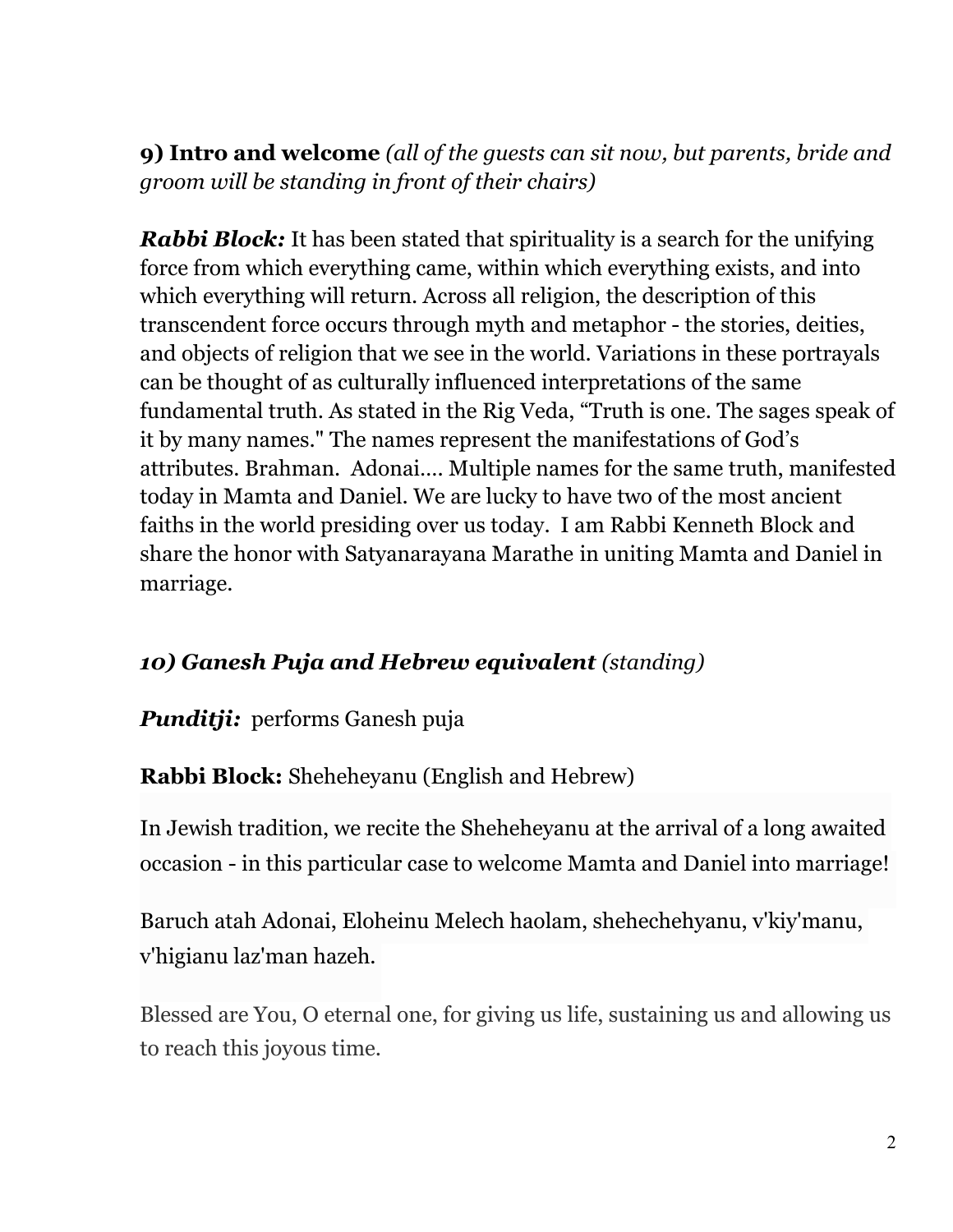With this phrase from the psalms in Hebrew, the sacred language of Jewish spirituality-I greet you, using ancient words of welcome that mean: "Blessed are the two of you, who have come here in a spirit of radiant love, hope and friendship."

## **11) Kanyadan** *(standing)*

**Punditji**: performs Kanyadan

**12) Kiddush** (standing, Jewish prayer in English and Hebrew)

*Rabbi Block:* As with Jewish tradition, a cup of wine is shared to celebrate the union of the Daniel and Mamta. This cup symbolizes the parents blessing the bride and groom in their union.

*Baruch atah A-donay, Elo-heinu Melech Ha'Olam borei pri hagafen.* 

Blessed are you, eternal one, sovereign of all worlds, who creates the fruit of the vine.

**13) Ganth Bandhan** – Tying of scarves (standing). *Neetu (Mamta's cousin) will come tie the scarves. She will be sitting in front row.* 

**14) Chuppah/Mandap Explanation—***Everyone except Rabbi can sit now, family included. After Rabbi does the intro, there will be a chair for him for sit in*

*Rabbi Block:* In both cultures, weddings occur under a four-posted structure symbolically representing the home that the couple will create. In Hebrew it is called a Chuppah and in Sanskrit, a Mandap. The open sides demonstrate that their home is open to their families, friends, and larger community. Indeed, the occasion is a uniting of these two individuals, these two families, and these two communities.

Blessed are you, Adonay, our God, sovereign of all worlds, who has made us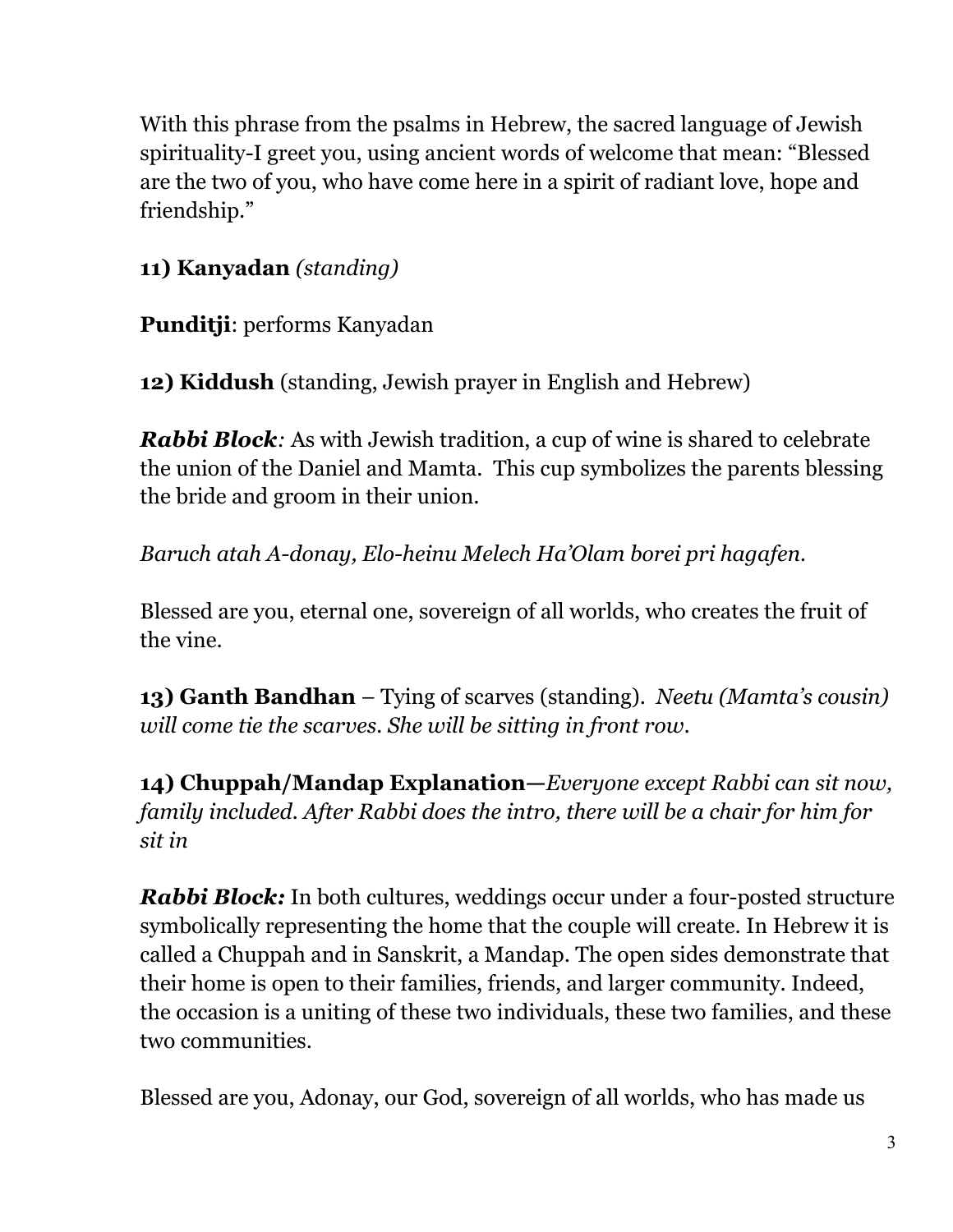holy with your mitzvot, and allowed us to share Your holiness. You teach us to rejoice with the bride and groom, to celebrate their consecration to each other, to witness their vows to each other, here beneath this chuppah in holiness. Blessed are you, SHELTERING PRESENCE, who makes the people of Israel holy under the chuppah and in sacred marriage. under the chuppah and in sacred marriage.

*Rabbi can sit* 

**15) Havan** – Kindling of the Sacred Fire (everyone sitting)

16) Mangalfera – Circling the fire

**17) Saptapadi-** Seven Steps

## **18) Seven Blessings**

**Rabbi Block** *(standing in front of mandap):* In the Hindu ceremony, the Bride and Groom take seven (sapta) steps (padi) to symbolize the beginning of their journey together. These steps represent seven principles and promises to each other for a happy and long life.

Jewish mystics also preferred the number seven. Sevens abound in the Bible and throughout Jewish life. The world was created in seven days, and marriage is a seven-days-a-week act of creation. Traditionally, a Jewish bride circles her groom seven times. Circling is thought of as the way the bride enters the groom's *sverot-the* mystical spheres of his soul that correspond to the seven lower attributes of God. In the Jewish wedding tradition, seven (sheva) blessings (b'rachot) are recited for the bride and groom.

*Seven Blessings (Rabbi Block to say each blessing in Hebrew and English)* 

- 1. May your marriage enrich your lives.
- 2. May you work together to build a relationship of substance and quality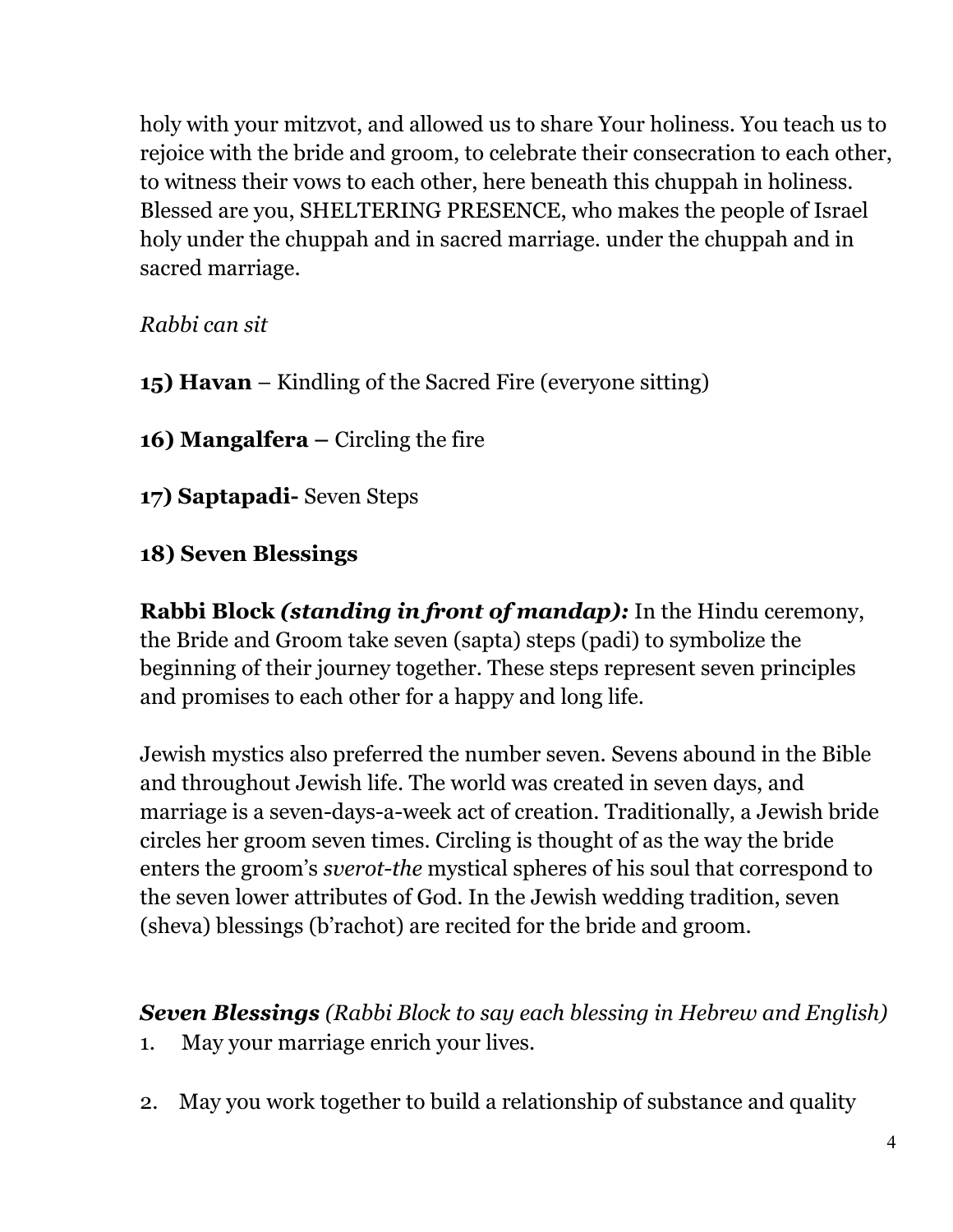3. May the honesty of your communication build a foundation of understanding, connection and trust.

4. May you respect each other's individual personality and philosophy, and give each other room to grow and fulfill each other's dreams.

5. May your sense of humor and playful spirit continue to enliven your relationship.

6. May you understand that neither of you is perfect: you are both subject to human frailties; and may your love strengthen when you fall short of each other's expectations.

7. May you be best friends, better together than either of you are apart.

#### **19) Sindoor and Mangal Sutra** (standing)

Daniel puts sindoor in Mamta's hair. Daniel ties the Mangal Sutra, a necklace made of gold and onyx, around Mamta's neck welcoming her into his life as his eternal partner. Mamta's mom will have the mangal sutra.

#### **20) Vows and Exchange of Rings** (standing)

*Rabbi Block*: May the love that led you towards this day, be always marked with reverence for each other and for life.

Mamta and Daniel, since it is your intention to marry, join both your hands, and with your promises bind yourselves to each other as husband and wife

*Mamta and Danny will have a note card and will read their vows to one another.*

**MAMTA:** I, Mamta, take you Daniel, to be my best friend, my faithful partner and my love. In the presence of our family and friends, I give you my promise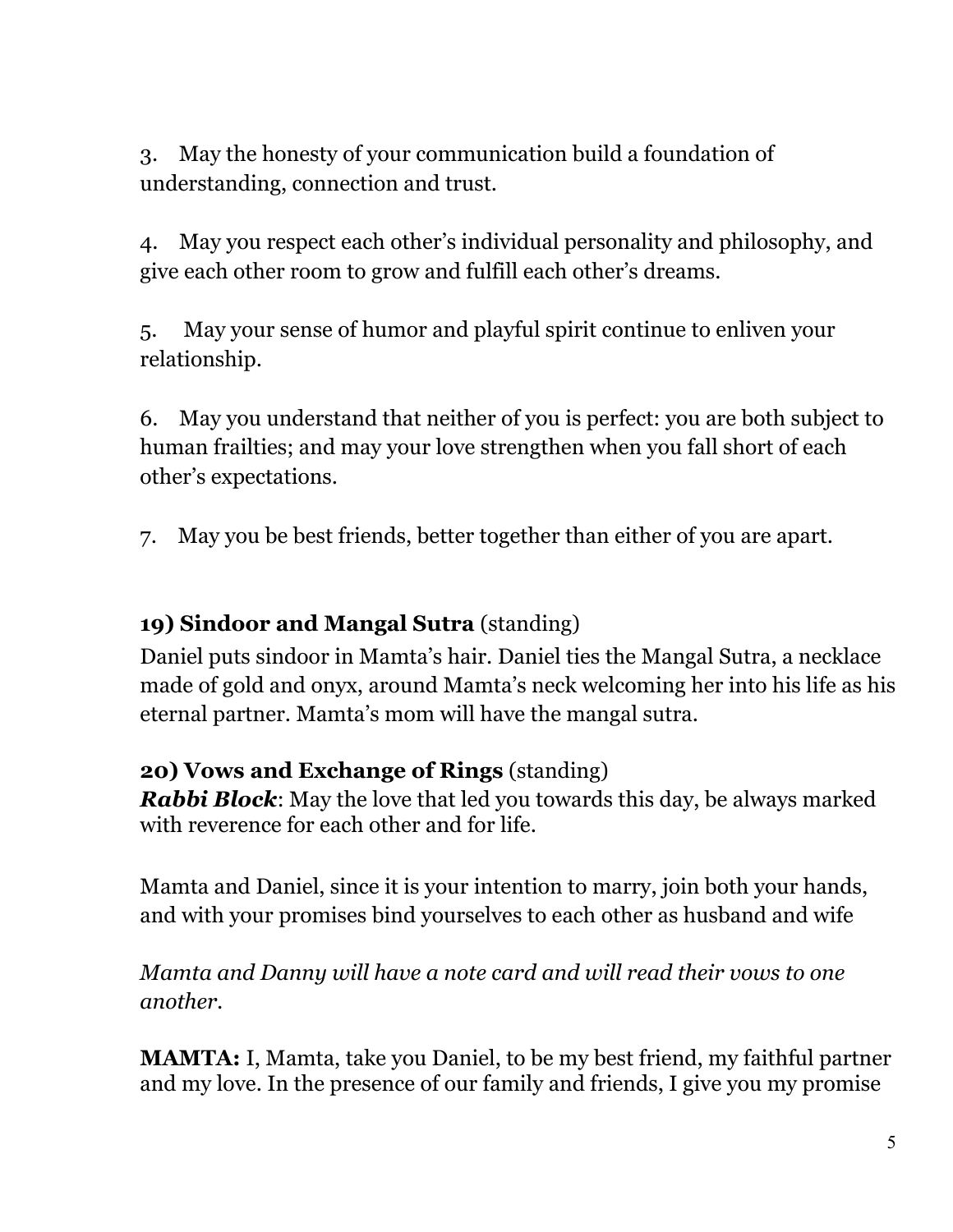to be your faithful and loving partner through good times and bad. I promise not to keep score, even when I am clearly winning. And I promise to walk Luna every morning. I give you my hand, my heart and my promise to love you unconditionally. I promise to support you in your goals and to honor, respect and cherish you, all the days of my life.

**DANIEL:** Mamta, I love you more than everything. You are my best friend. I promise to forever be your faithful and loving partner. In the presence of our family and friends, I promise to stay by your side through good times and bad. I promise to always lock the door and to floss once a day. And I promise to walk Luna every night. I promise to forever support you in your goals and to honor, respect and cherish you, all the days of my life.

*Rabbi Block*: May the rings you are about to give and receive represent the love and trust you proclaim for each other. May these rings in their unbroken wholeness be symbols of your future life together.

*Rabbi Block will have rings will have the rings. Trisha, wedding planner, will give those to him before the ceremony.* 

*Danny then places ring on Mamta's finger.* 

*Mamta then places ring on Danny's finger.*

**21) Presentation of Ketubah** (marriage contract)

*Rabbi Block:* In both Hindu and Jewish traditions, the wedding is not only the union of the bride and groom, but also a marriage contract between their families. In the Hindu wedding, this is a spiritual contract; the community who bears witness is responsible to support the newly wedded couple. The Jewish marriage contract is more formal; the ketubah is signed by the bride, the groom, and their witnesses.

*There will be a pen with the ketubah. Mamta, Danny, both of the dads and Rabbi Block sign it. Trisha, wedding planner, will make sure the ketubah is*